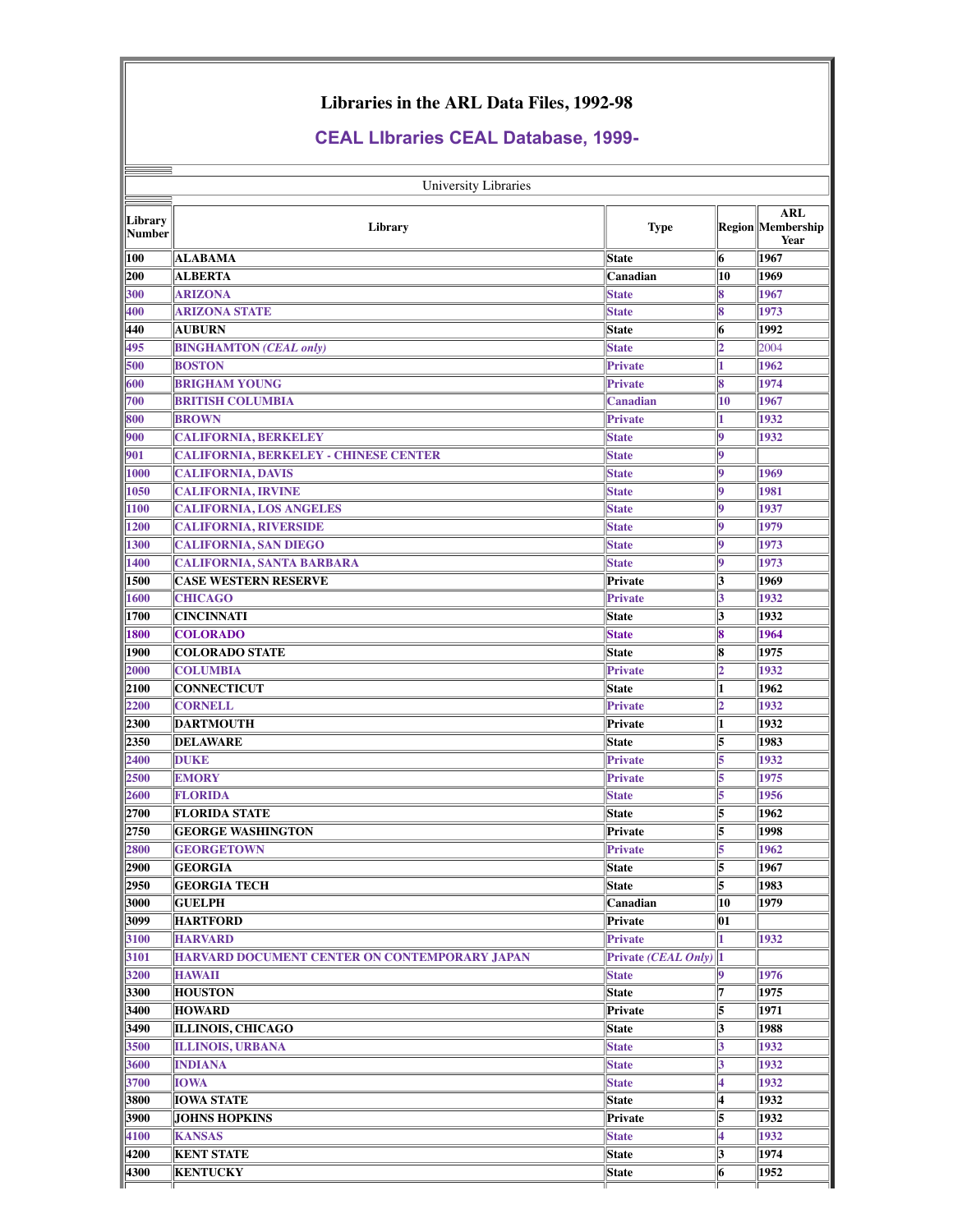| 4350 | <b>LAVAL</b>                      | Canadian        | 10  | 1985 |
|------|-----------------------------------|-----------------|-----|------|
| 4400 | <b>LOUISIANA STATE</b>            | State           | 7   | 1938 |
| 4500 | <b>MCGILL</b>                     | Canadian        | 10  | 1932 |
| 4600 | <b>MCMASTER</b>                   | Canadian        | 10  | 1976 |
| 4650 | <b>MANITOBA</b>                   | Canadian        | 10  | 1981 |
| 4700 | <b>MARYLAND</b>                   | <b>State</b>    | 5   | 1962 |
| 4800 | <b>MASSACHUSETTS</b>              | <b>State</b>    |     | 1968 |
|      |                                   |                 |     |      |
| 4900 | <b>MIT</b>                        | Private         |     | 1932 |
| 5000 | MIAMI                             | Private         | 5   | 1976 |
| 5100 | <b>MICHIGAN</b>                   | <b>State</b>    | 3   | 1932 |
| 5200 | <b>MICHIGAN STATE</b>             | <b>State</b>    | 3   | 1956 |
| 5300 | <b>MINNESOTA</b>                  | <b>State</b>    | 4   | 1932 |
| 5400 | <b>MISSOURI</b>                   | <b>State</b>    | 4   | 1932 |
| 5402 | <b>MONMOUTH</b>                   | <b>State</b>    | 2   |      |
| 5403 | <b>MONTANA</b>                    | <b>State</b>    | 8   |      |
| 5405 | <b>MONTREAL</b>                   | Canadian        | 10  |      |
| 5500 | NEBRASKA                          | <b>State</b>    | 4   | 1932 |
| 5600 | <b>NEW MEXICO</b>                 | <b>State</b>    | 8   | 1979 |
|      |                                   |                 |     |      |
| 5700 | <b>NEW YORK</b>                   | Private         | 2   | 1936 |
| 5701 | NEW YORK STATE AT NEW PALTZ       | State           | 2   |      |
| 5800 | <b>NORTH CAROLINA</b>             | <b>State</b>    | 5   | 1932 |
| 5850 | NORTH CAROLINA STATE              | State           | 5   | 1983 |
| 5900 | <b>NORTHWESTERN</b>               | Private         | 3   | 1932 |
| 6000 | <b>NOTRE DAME</b>                 | Private         | 3   | 1962 |
| 6045 | <b>OAKLAND</b>                    | <b>State</b>    | 9   |      |
| 6100 | <b>OHIO STATE</b>                 | <b>State</b>    | 3   | 1932 |
| 6050 | <b>OHIO</b>                       | <b>State</b>    | 3   | 1996 |
| 6200 | <b>OKLAHOMA</b>                   |                 | 17  | 1962 |
|      |                                   | <b>State</b>    |     |      |
| 6300 | OKLAHOMA STATE                    | <b>State</b>    | 17  | 1962 |
| 6400 | <b>OREGON</b>                     | <b>State</b>    | lg. | 1962 |
| 6500 | PENNSYLVANIA                      | Private         | 2   | 1932 |
| 6600 | PENNSYLVANIA STATE                | State           | 2   | 1962 |
| 6700 | <b>PITTSBURGH</b>                 | <b>State</b>    | 12  | 1962 |
| 6800 | <b>PRINCETON</b>                  | Private         | 12  | 1932 |
| 6900 | <b>PURDUE</b>                     | <b>State</b>    | 3   | 1956 |
| 7000 | <b>QUEEN'S</b>                    | Canadian        | 10  | 1976 |
| 7100 | <b>RICE</b>                       | Private         | 17  | 1971 |
| 7200 | <b>ROCHESTER</b>                  | Private         | 2   | 1932 |
|      |                                   |                 |     |      |
| 7300 | <b>RUTGERS</b>                    | <b>State</b>    | 2   | 1956 |
| 7370 | <b>SASKATCHEWAN</b>               | Canadian        | 10  | 1980 |
| 7400 | <b>SOUTH CAROLINA</b>             | State           | 5   | 1975 |
| 7500 | <b>SOUTHERN CALIFORNIA</b>        | <b>Private</b>  | 19  | 1962 |
| 7600 | <b>SOUTHERN ILLINOIS</b>          | State           | 3   | 1967 |
| 7700 | <b>STANFORD</b>                   | <b>Private</b>  | 19  | 1932 |
| 7800 | <b>SUNY-ALBANY</b>                | State           | 2   | 1975 |
| 7900 | <b>SUNY-BUFFALO</b>               | State           | 2   | 1967 |
| 8000 | <b>SUNY-STONY BROOK</b>           | State           | 2   | 1975 |
| 8100 | <b>SYRACUSE</b>                   | Private         | 2   | 1962 |
|      |                                   |                 |     |      |
| 8200 | <b>TEMPLE</b>                     | <b>State</b>    | 2   | 1962 |
| 8300 | <b>TENNESSEE</b>                  | <b>State</b>    | 6   | 1962 |
| 8400 | <b>TEXAS</b>                      | <b>State</b>    | 7   | 1932 |
| 8500 | <b>TEXAS A&amp;M</b>              | State           | 17  | 1962 |
| 8550 | <b>TEXAS TECH</b>                 | State           | 17  | 1997 |
| 8600 | <b>TORONTO</b>                    | <b>Canadian</b> | 10  | 1932 |
| 8700 | TULANE                            | Private         | 17  | 1967 |
| 8800 | <b>UTAH</b>                       | <b>State</b>    | 8   | 1962 |
| 8850 | <b>VANDERBILT</b>                 | Private         | 6   | 1946 |
| 8900 | VIRGINIA                          | State           | 5   | 1932 |
|      |                                   |                 |     |      |
| 9000 | VPI & SU                          | <b>State</b>    | 5   | 1976 |
| 9100 | <b>WASHINGTON</b>                 | <b>State</b>    | 9   | 1932 |
| 9101 | <b>WASHINGTON LAW (CEAL Only)</b> | <b>State</b>    | 9   | 1999 |
| 9200 | <b>WASHINGTON STATE</b>           | <b>State</b>    | 9   | 1962 |
|      |                                   | <b>Private</b>  | 4   | 1932 |
| 9300 | <b>WASHINGTON U.-ST. LOUIS</b>    |                 |     |      |